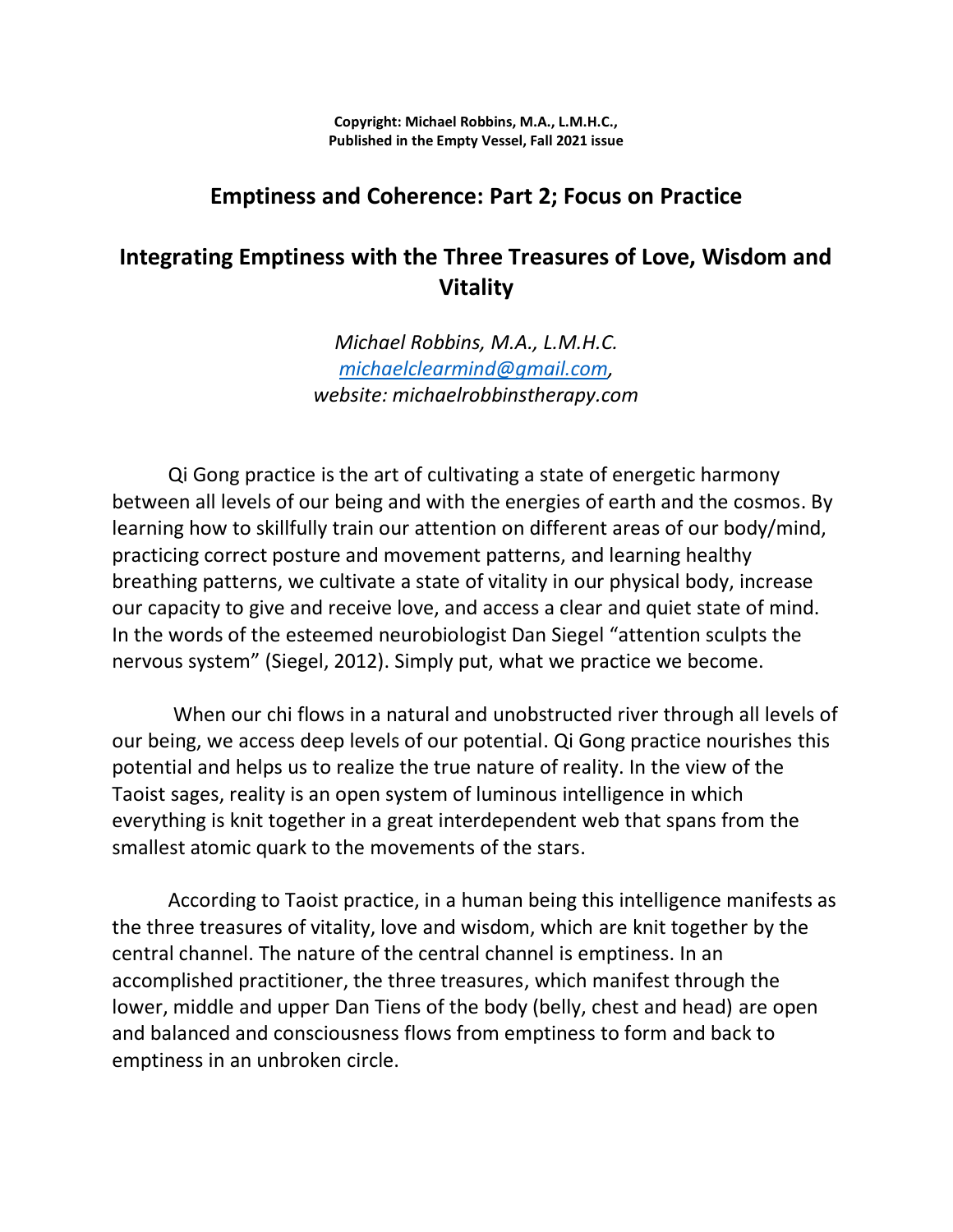Because of our conditioning and the various traumas that we have experienced in life, we usually find ourselves cut off and alienated from this flow in some way. Qi Gong practice allows us to begin to address this problem. Through our practice we dissolve the blockages we experience and remember our place in the web of life.

The current of chi we access through practice is skillful and precise medicine. Different practices address different blockages and restore the flow of chi in specific ways. A well-trained Qi Gong master has many practices at his or her disposal to address the blockages they discover in themselves and their students. This "medicine chest" of practice in Taoism is vast. After 45 years, I still feel like a beginner!

On the other hand, the core of Qi Gong practice is very simple. Do the practice! The more you practice, in a relaxed and balanced way (i.e. without extremes – don't be a "weekend warrior" about it!) the more the natural flow of chi will heal and balance your body, heart and mind. The greatest teacher is the practice itself.

What follows are 4 simple methods that can be used to cultivate the three treasures, balance the lower, middle and upper Dan Tiens, and begin to cultivate an awareness of emptiness. These are fairly simple and safe methods. If you practice them with sincerity, they can have a profoundly balancing effect on your body and mind.

This is not meant to be a substitute for study with a teacher. As always, I encourage you to seek out a competent Qi Gong teacher or Taoist master to study with if you want to truly progress in mastering this wonderful art.

#### *Balancing the Belly*

*Dan Tien breathing (Sometimes also called longevity breathing, ocean breathing, or six-sided breathing.)*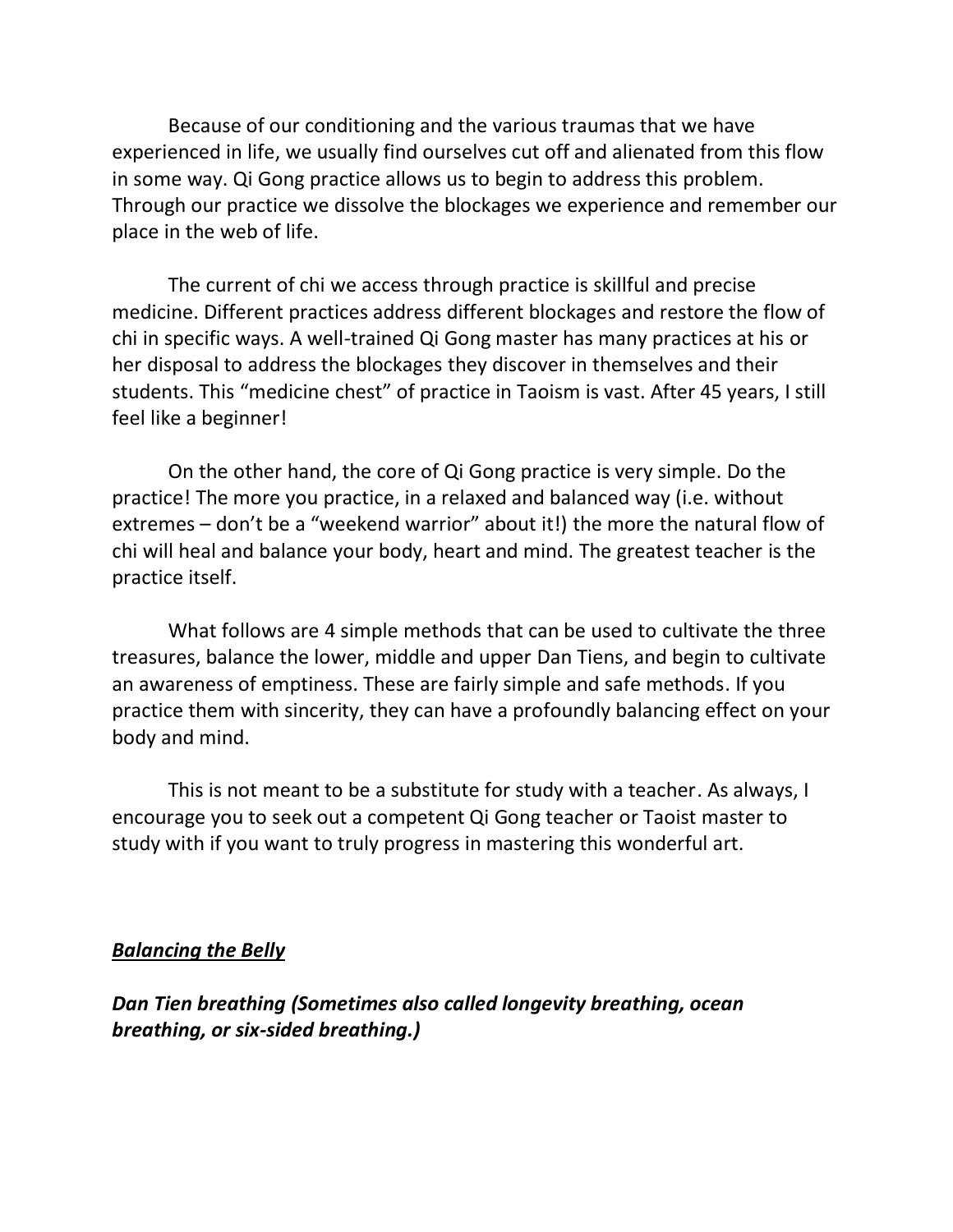Sit comfortably in a chair with your spine straight and your feet planted on the ground, or if you know how to do Taoist standing meditation, stand with the correct alignments.

Allow your attention to rest in your breath. Invite your breathing to relax and deepen until you are breathing diaphragmatically. You will know you are breathing diaphragmatically when your belly is rising and falling with each breath. Gently, begin to feel your belly from the inside. Notice any places of tension, overcharge or undercharge, contraction, or anything that feels imbalanced or not quite right. With your awareness in your breath, invite any sensations of imbalance or tension to relax and unwind.

As your belly relaxes, begin to explore the different directions that your breath moves. Notice how your breath can expand your belly to the front, back, right, left, and up and down. Explore each of these directions separately and note the areas that are more difficult for you. A good way to check if your breath is open in a particular area is to place your hand on that area and see if you feel movement.

As your breath reaches in all six directions with more evenness and ease, imagine that there is a luminous sea of energy in your belly that is pulsing out in all directions with each breath. If your capacity to sense your body from the inside is strong you could breathe into each internal organ. Placing your attention specifically on each internal organ can have a strong effect on the flow of fluids and chi to that area. (If you are not familiar with the placement of each organ it is useful to consult an anatomy book.)

Gradually increase the range of this pulsation until it moves through your whole body all the way out to your skin. Then slowly include the field of energy around your body. Feel your chi reaching from the center of your belly to the periphery of your chi-field and back to the center in an even, relaxed pulsation. As you do this, slow your breath down even more. The slower you breathe and the more your attention can rest in an unbroken stream within it and with the subtle movement of chi, the more coherent, quiet and focused your mind will become. Stay with the sensations of these pulsations. Allow a deep sense of enjoyment, inner peace and relaxation to emerge with each breath. Bless each breath and consciously recognize it as a gift of vitality. Breath is life.

Training your attention to rest in your breath and this pulsation from center to periphery takes time. Feel this time as a gift to yourself and your well-being. Be patient. Practice this until you can rest in your breath with an undistracted mind for 10, 20 or 30 minutes.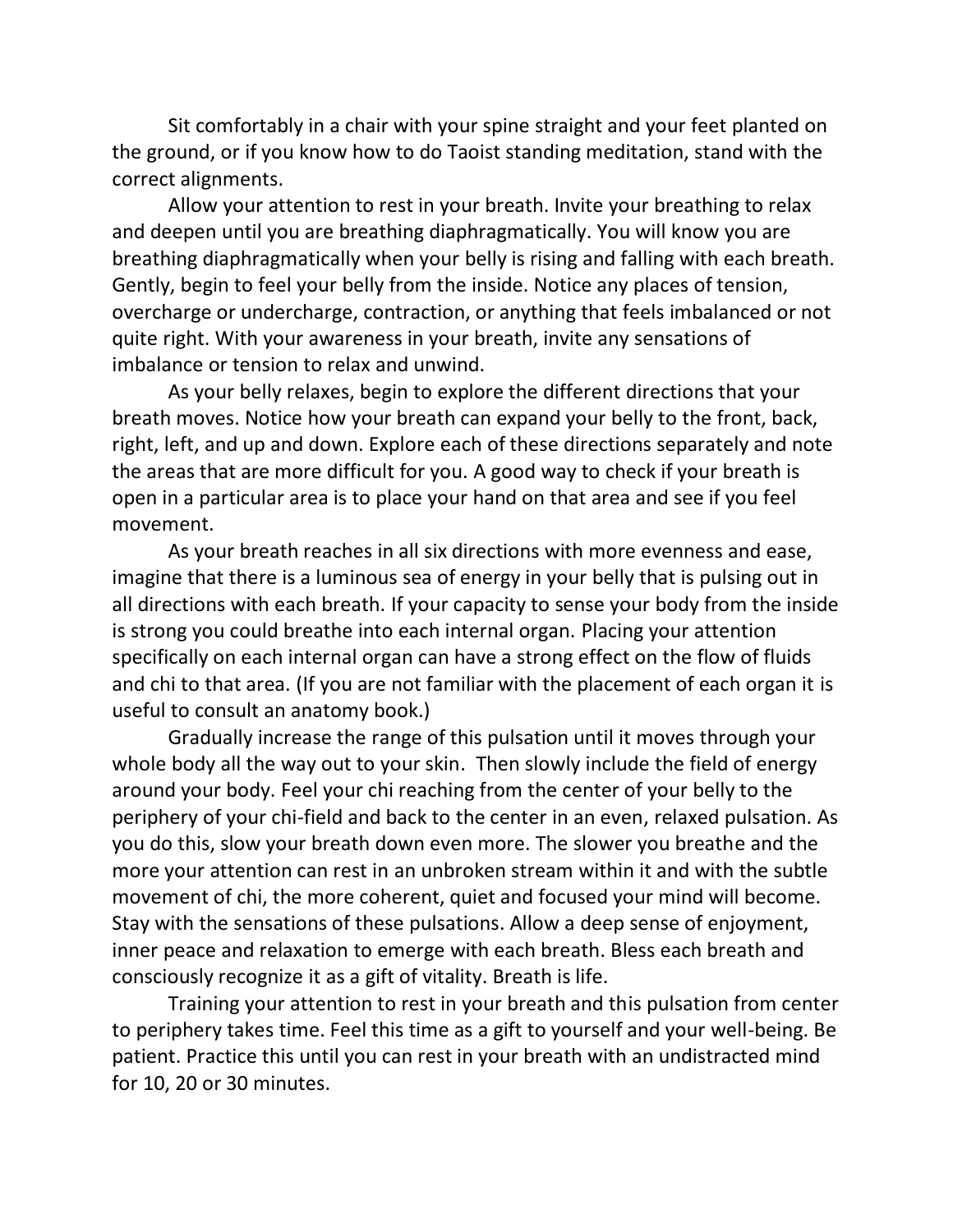As your mind becomes more and more settled and tensions dissolve at deeper levels of your belly, invite an awareness of emptiness to emerge in the center of your belly. This might feel like a profound, relaxed, stillness and *presence* that pervades your entire body-mind. Rest in this presence. Allow the energies that flow into your belly naturally from emptiness to heal and to balance you at every level.

### *Standing Meditation and Opening the Five Gates*

This is one of my favorite practices to connect the Dan Tien of the belly with the energy of the earth. It is tremendously grounding and stabilizing for the nervous system.

To do this practice, first we have to learn how to meditate while standing. Standing meditation is called the secret of Qi Gong (Cohen, 1997). There are many advantages to standing meditation. For many people it keeps their attention in their bodies and their sensations more effectively than sitting practice. It also challenges practitioners to release postural misalignments and body armoring that block the streaming of energy from the crown of their head all the way to their feet\*.

Begin by standing with your feet parallel directly under your hips. Bring your attention to the bottoms of your feet and imagine the soles of your feet melting evenly into the ground like soft wax. Allow your weight to be evenly distributed with no more weight in the front, back, left or right side of your foot. Feel that the boundary between your sole and the ground beneath you is dissolving as if you have energetic roots that extend below your feet.

Then bring your attention to your ankles. Feel that there is a luminous cushion of chi in between the bones of your ankles that relieves any pressure. Give yourself the suggestion that this cushion is a little fatter in the back of your ankles than the front. This will encourage a sense of buoyancy and resilience in your ankles.

Then bring your attention to your knees. Find a "sweet spot" in your knees where they are neither bent nor straight. Enter your knees with your awareness through the backs of your knees and fill your knees with a luminous, pulsing fluid that relieves any stress in your knees. Note that in Taoist standing practice, the knees are a "weight transfer" joint, not a weight bearing one.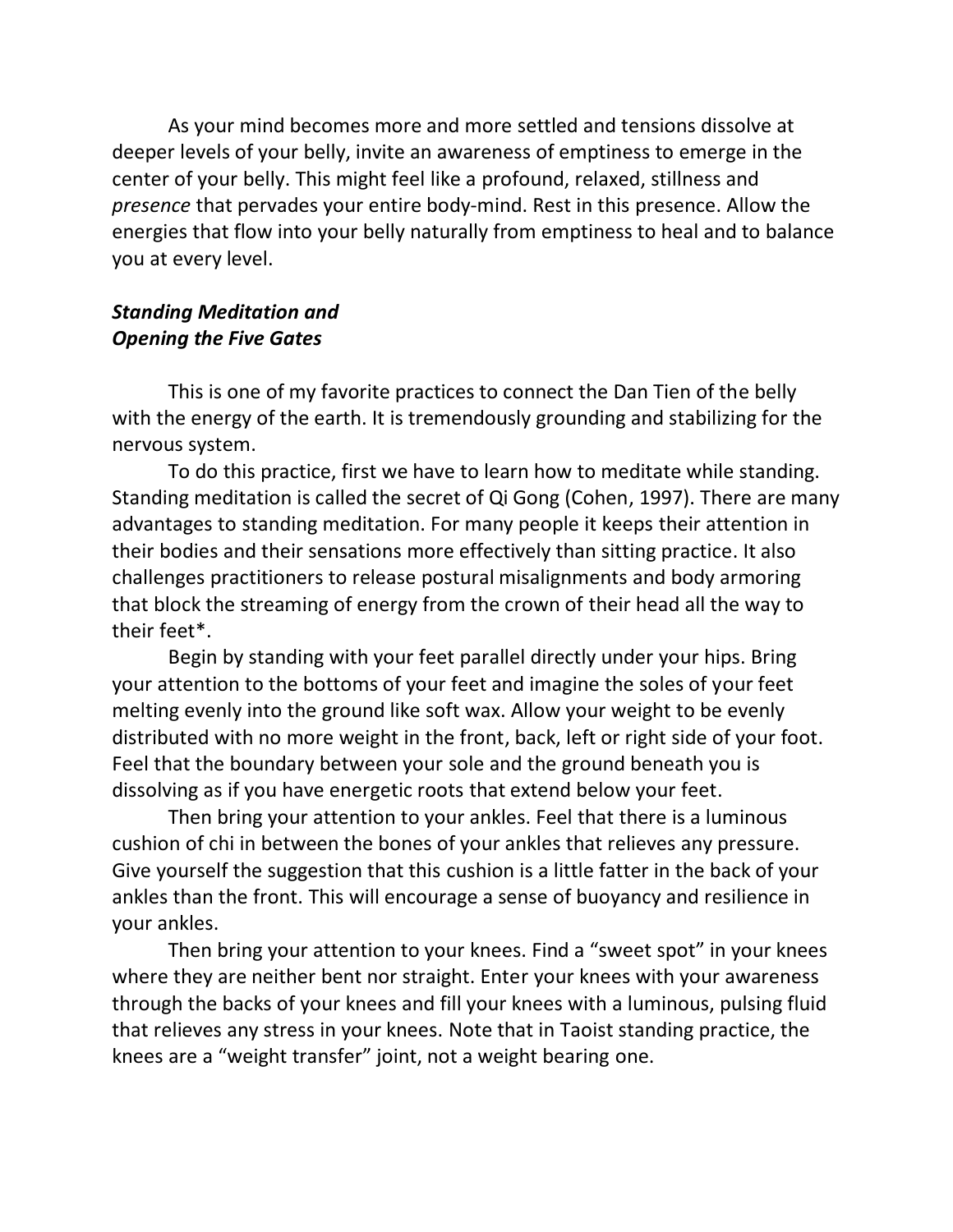Then notice your sacrum. Drop your sacrum downwards as if you have a dinosaur's tail that gently pulls your sacrum down towards the ground. Feel an energetic connection between your sacrum and your heels and sense rivers of chi flowing down your legs from your sacrum into your feet and then into the ground.

Next become aware of your lumbar spine. Sense cushions of light between each vertebrate relieving any pressure in your low back. Allow these cushions to be a little fatter in the front of your spine than the back so the vertebrate nest easily down into your sacrum.

Then bring your attention to your midback. Widen the space between your scapula so that you have a sense of the chi wrapping around your body from the back. This should relieve any tension in your upper back. While you do this, open your arm pits as if they have quail's eggs in them and melt any tension you feel in your chest down into your lower Dan Tien.

Finally, become aware of your head and neck. Gently pull your chin in and have a sense that you are lengthening the back of your neck and opening the area of your occiput. Imagine the topmost point of your head opening and reaching for a star above your head. Feel that your whole body is hanging from this star, totally relaxed, like a suit of clothing hung up in the closet. Allow the chi from the star above your head to stream down through your whole body, dissolving any areas of tension, contraction, overcharge or undercharge, and relaxing anything that feels twisted or armored or in any way "not quite right". Allow the process of dissolving tension to continue for as long as you like. For many practitioners, standing meditation on its' own is a core practice.

Once you are standing with proper alignments, bring your attention to your breath and belly as in the belly breathing practice above. Now you are ready to focus on relaxing open the five gates.

Gradually become aware of the palms of your hands the soles of your feet, and your perineum. Slowly bring your hands in front of your body with your palms pointing downward.

Begin to sense five luminous streams of chi extending from your belly center through these five gates into the earth until your body feels like a tree with five luminous roots. Extend these roots deep into the energy field of the earth. Open yourself to the possibility that you can directly and experientially sense the energy field of the earth. Invite the innate intelligence, order and self-correcting balance that is inherent in the earth to communicate directly with your belly center. Feel your chi field and the field of the planet becoming synchronized and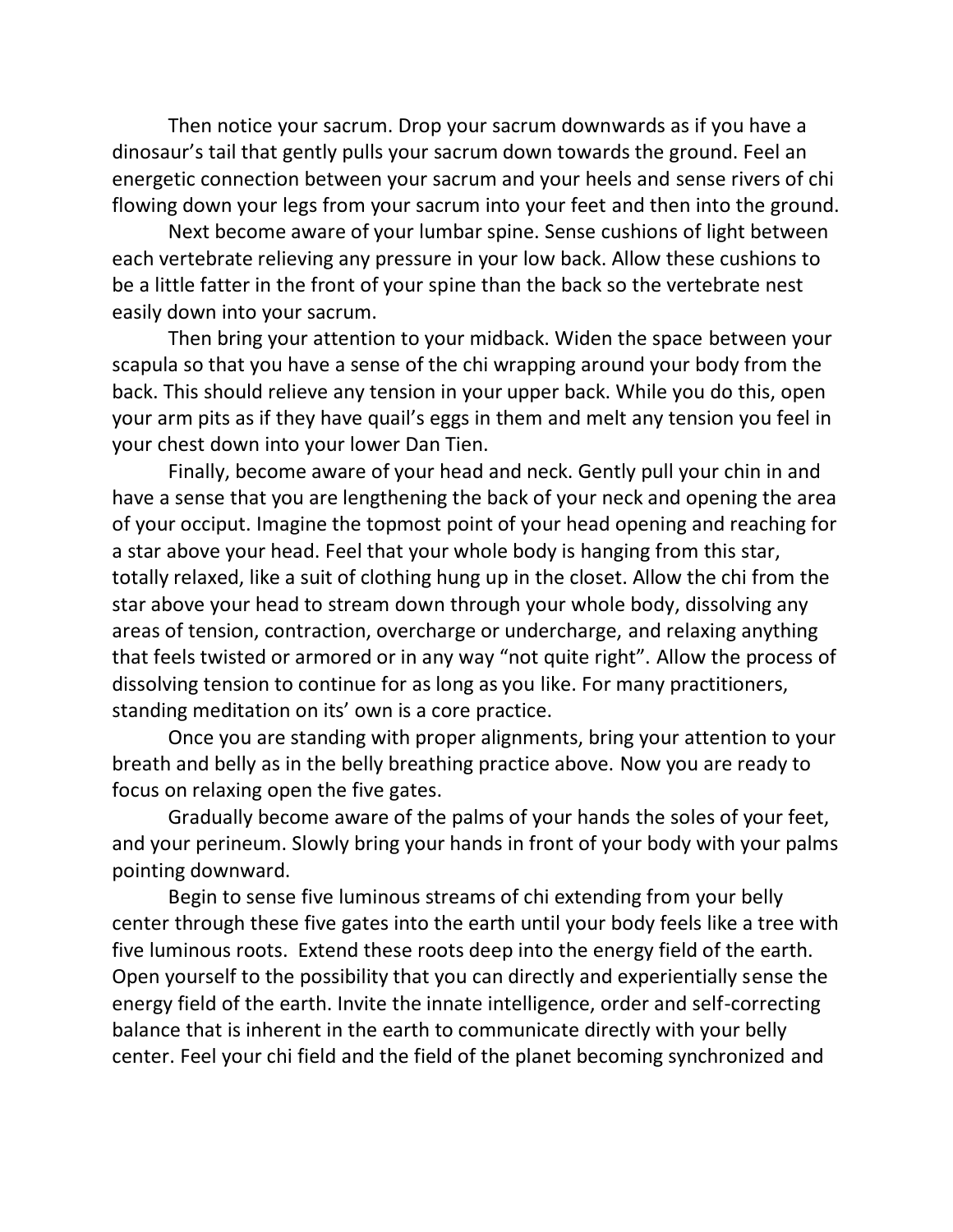unified. If your sensitivity is highly developed, you might feel the natural pulsations of the earth's magnetic field moving through your body.

As this practice and connection with the earth becomes more stable and coherent, invite emptiness to touch you through the portal of the earth's magnetic field. What do you notice about the quality of emptiness as it gets filtered through the earth's magnetic field?

\*I feel particularly indebted to Bill Ryan and Bruce Frantzis (Frantzis, 1993) for teaching me through the finer points of standing meditation.

#### **Balancing the chest**

#### *The Inner Smile; Opening the Heart of Compassion*

Here is a simple, profound practice to cultivate compassion and balance the middle Dan Tien. I first learned this practice with Mantak Chia (Chia, 1993). It is very similar to lovingkindness or "metta" practice in the Buddhist tradition and I have integrated some aspects of metta practice into the following description.

This practice can be done seated or standing.

Begin by resourcing some experience that opens you to a felt sense of compassion and loving-kindness. This could be a connection with a person you love, a spiritual teacher that embodies these qualities, a piece of music, or a scene from nature. The important thing is to awaken a genuine sense of loving-kindness that is heartfelt and that you can sense directly in your heart area. Allow this feeling to be expressed in an inner smile like the Buddha's smile.

Sense a warm glow in your chest that is imbued with the qualities of love and compassion. Often, I sense an actual sweet taste, like nectar, at this point in the meditation. See what arises for you. For some people it is useful to imagine a light like a small sun in the center of the chest. Allow the warmth of this sweet, loving-kindness to spread through your chest and flow into all parts of your body/mind. It is useful to be very specific. Light up each internal organ, each muscle and bone, and every part of your nervous system with this warm, accepting, compassionate glow. Feel a deep sense of gratitude for the miracle of your human body. Then, invite every area of your emotional life, particularly those areas where you have conflict or judgement, into the compassionate warmth that is emanating from your heart center. Spend more time with any part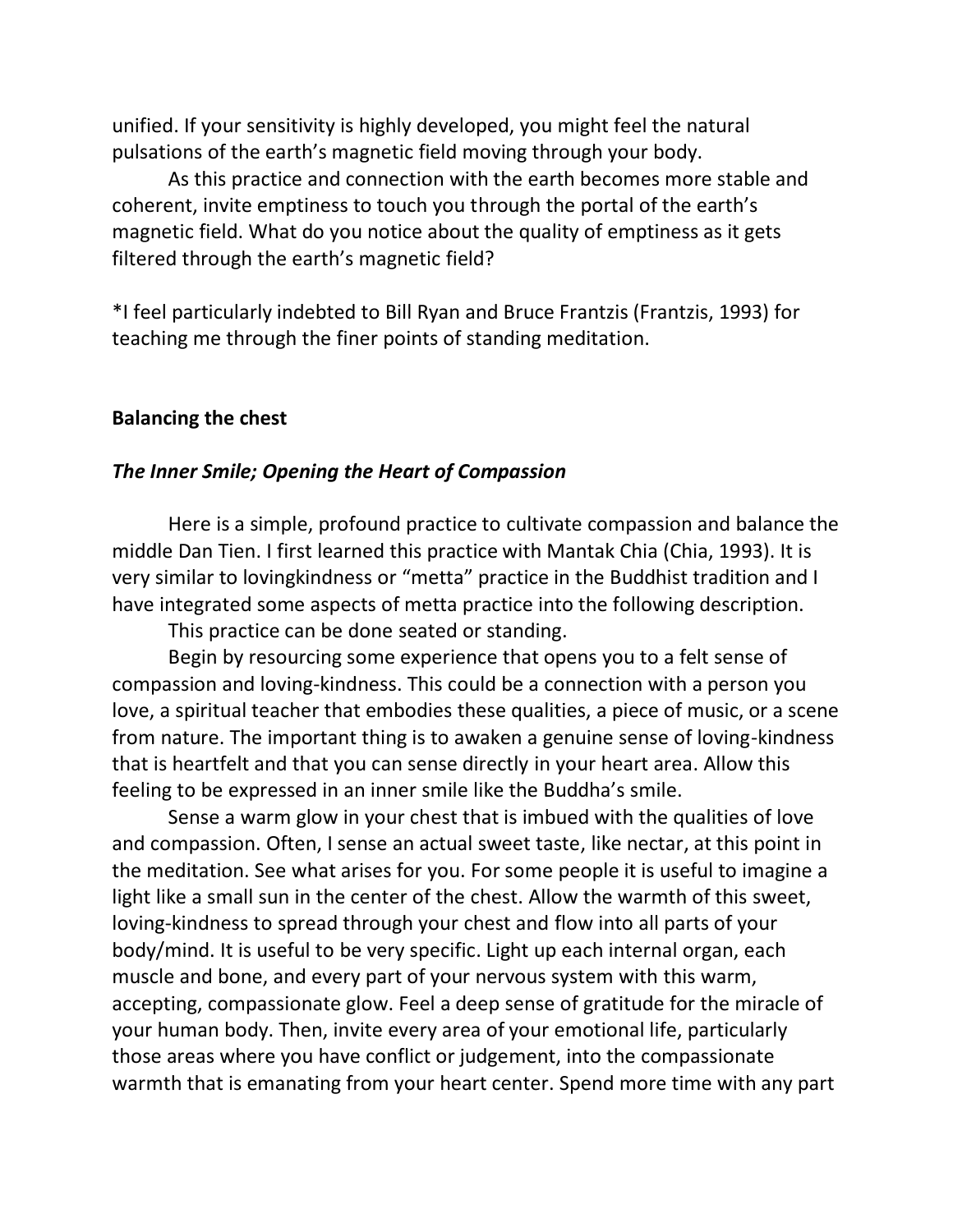of you, either physically or emotionally, that you have shame or judgement towards.

After you have worked with yourself, begin to include people in your life. Start with people that you love unambivalently and progress to those that you have more conflict about. It might take many sessions before you feel ready to authentically work with the difficult people in your life. Notice the quality of the energies that arise in your body/mind as you do this. If at any point you lose contact with this very even, loving, compassionate energy in the center of your chest, slow down and go back a step. Ultimately you can include your city, state, the country and the whole planet.

As the energies in your chest become more stable and coherent, invite the stillness of emptiness into the center of your chest. Notice what happens when you attune to emptiness through the portal of your heart center. How is this similar and/or different to the way that you feel emptiness in your belly center?

After practicing this meditation for a couple of weeks, notice if your relationship with yourself and the people around you changes in any significant way. Experiment with recalling this very even, compassionate and kind energy when you are in a challenging situation. I find it particularly useful when I am about to be emotionally reactive. Notice if your capacity to contain and redirect your attention and behavior so you do not act out in a reactive way has grown as a result of doing this meditation.

#### **Balancing the Head**

## **Opening the Head Center and Connecting to the Subtle Realms of Boundless Chi above the Head**

A word of caution with the following meditation. Make sure that you ground yourself in your lower Dan Tien and the earth before and after you this meditation or you might feel spacey. I find it useful to "bracket" any work with the higher, more subtle energies, with standing and/or sitting practices that focus on the downward flow of chi into the earth.

This practice connects the head center to the boundless realms of energy above your head. According to many mystical teachings, this energy is the first vibrational step down out of emptiness. I have learned versions of this practice from many sources, including from Mantak Chia, Pir Vilayat, Thomas Hubl, and in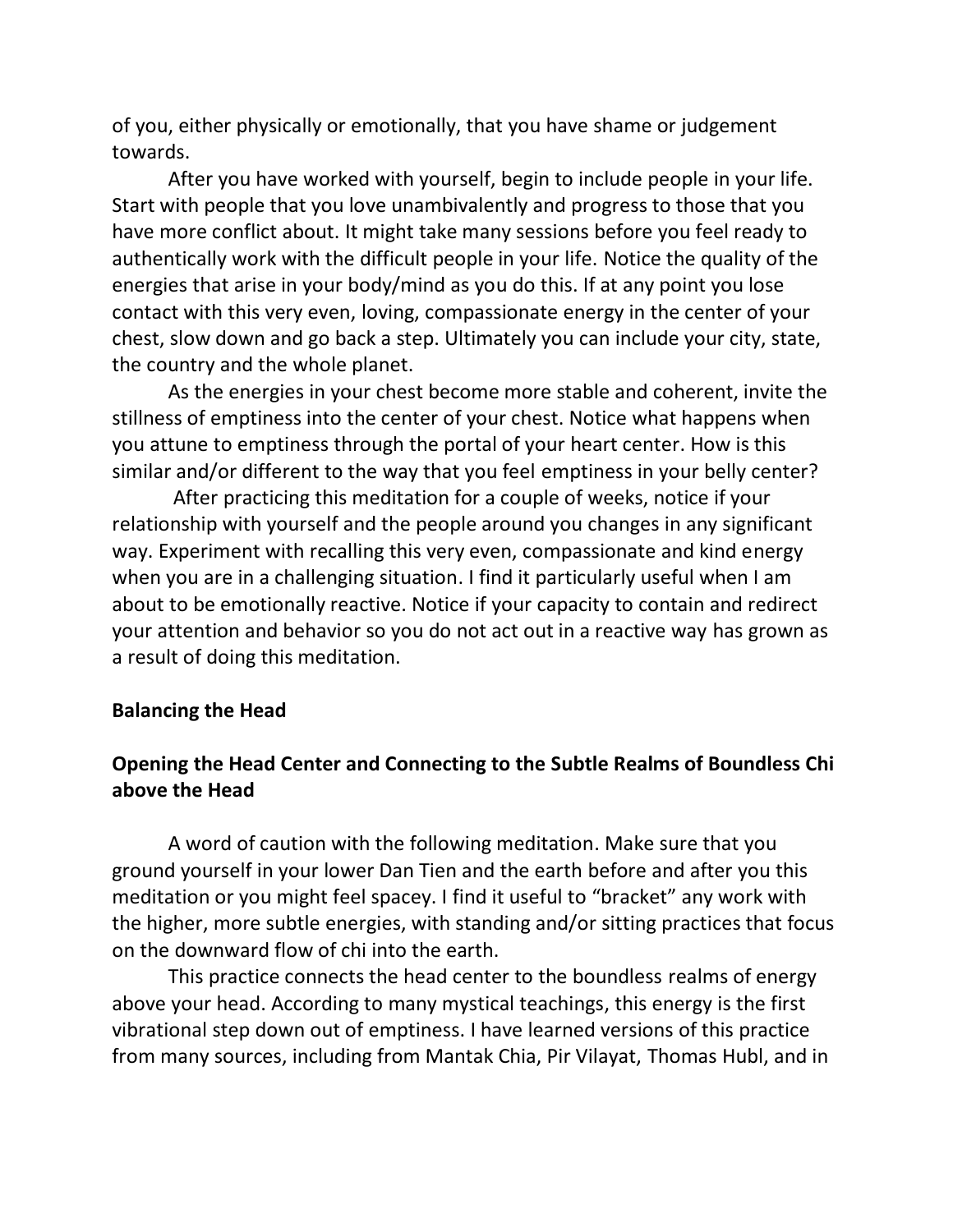the Ridwhan school of A.H. Almaas. The following is my own integration. This practice can be done sitting or standing.

Begin by bringing your attention to the center of your head. Mindfully begin to dissolve any areas of tension or contraction that you feel around your skull and scalp. Pay particular attention to your eyes and dissolving the deep tensions in your optical nerve and behind your eyes. Through your eyes begin to access and unwind deeper layers of your brain and nervous system. As the tension in your head dissolves, invite a quality of deep, luminous, black, spaciousness to emerge in your head. Feel the intense quiet and stillness of this luminous, black space.

Then pay particular attention to dissolving any tension that you feel at the topmost point of your crown. This point is called the Ba Hui point in Taoist teachings and is the gateway to the energies above our heads. As this point dissolves, allow your experience of inner spaciousness to extend far above your ahead. At some point as you travel into this black spaciousness above your head, allow a swirling galaxy of stars like a vast, spiral, funnel of light and energy to emerge. Out of this funnel, notice one particularly bright star about 6 feet above you crown. Feel this star shining with a powerful, luminous, brightness. Feel that it is filled with the deepest essence of your soul, your essential identity, beyond your personality or conditioned mind in time and space.

Feel a stream of luminous energy flowing down from this star into the top of your head and down through your nervous system. As this energy washes down from above your head, you may feel a powerful sense of coherence, clarity, and organization streaming through every aspect of your body and mind. In particular feel this energy moving through your central channel, which runs through the middle of your body from your crown all the way down to your perineum and into the earth. Feel this flow of energy organizing and balancing your nervous system. Allow this current to continue as long as is necessary to do the work of repairing, balancing and healing your nervous system.

When this is finished, return to a deep, neutral sense of the emptiness. Notice how emptiness touches your body/mind through the portal of your head center. Notice how your experience of emptiness at this level is similar and different to your experience of emptiness in your chest and belly. See if you can begin to develop finer and finer discriminations between the direct experience of emptiness and the qualities that emerge through each of the centers of the belly, the chest and the head.